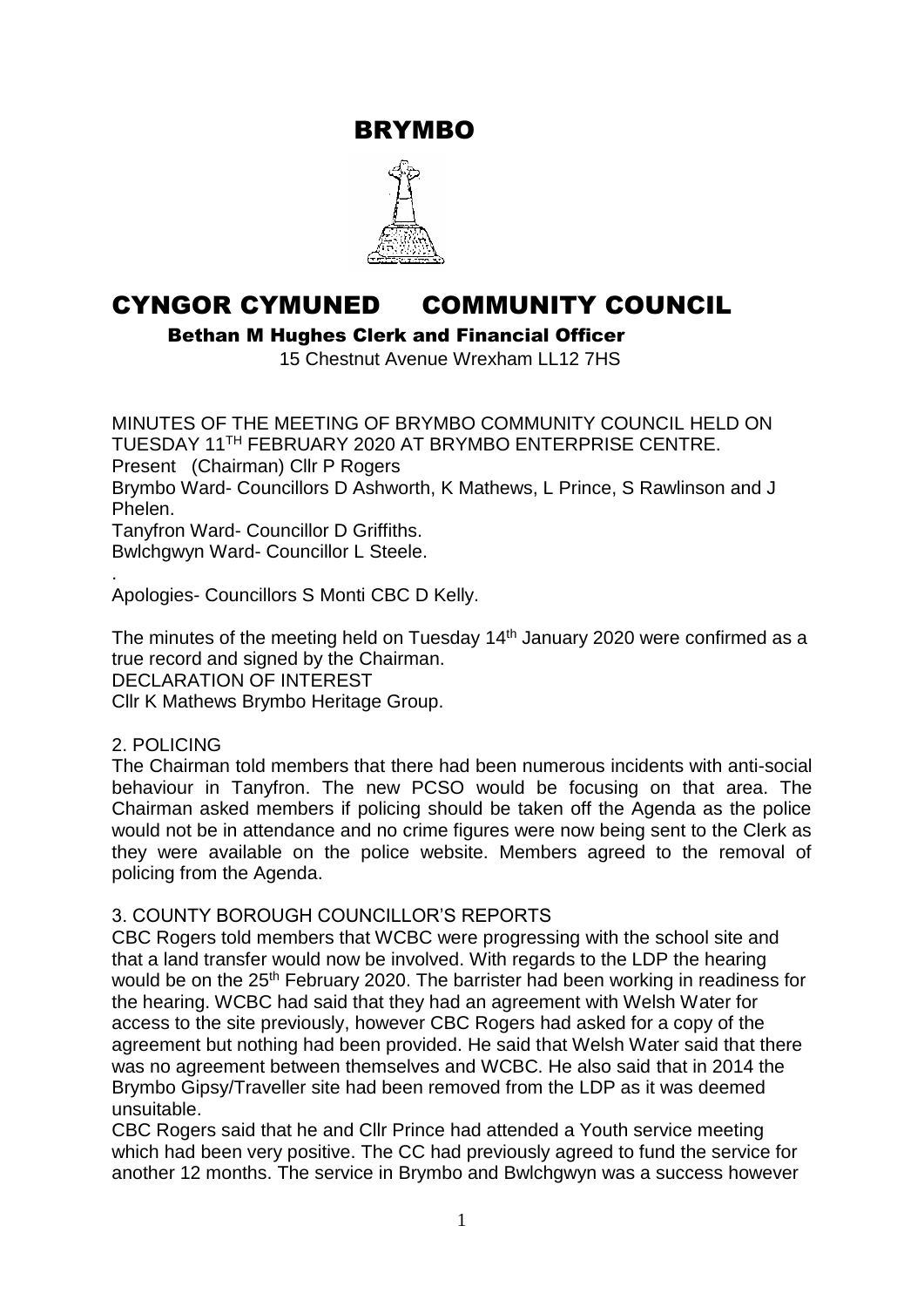there had been problems at Tanyfron. There had been a lack of engagement there and the issue of a place to establish the service was a problem. He said that more options would be explored with the possibility of a public consultation. He said that WCBC had said that the Brymbo Youth service was the most positive and successful in the County and it was the best it had ever been.

## 4. ROADS

No further information.

5. BUS SHELTER SERVICES AND STOPS No further information.

## 6. PLAYING FIELDS AND PLAYGROUNDS

The Chairman told members that Brymbo Victoria who played at Bronwens Green were top of their league and could possibly be promoted. The ground at present did not meet the standard for the higher league. He would be contacting the Welsh FA in order for them to make an assessment to see what work was needed to bring the pitch up to standard. He would then relate the findings to full Council.

#### 7. FOOTPATHS/LIGHTING

The LED replacement programme had begun the previous day and would hopefully be completed by the end of March.

Cllr Griffiths asked if anything could be done with regards to the light at the old Chapel in Tanyfron. The Chairman said he would discuss this with Mark Collier. Members suggested solar lights.

## 8. WAR MEMORIAL

The Chairman said that the 3 quotes would be ready in time for the next meeting and these would be discussed next month.

## 9. PLANNING

LISTED BUILDING CONSENT FOR THE REINSTATEMENT OF A PERMANENT ROOF STRUCTURE, CHIMNEYS AND COVERING TO MATCH THE ORIGINAL DETAILS. SUPPLEMENTARY STRUCTURAL SUPPORTS INTERNALLY, NEW WINDOWS AND REDEVELOPMENT OF THE BUILDING AS A NEW VISITOR INTERPRETATION HUB WITH ASSOCIATED BUILDING SERVICES AND INTERPRETATION INSTALLATIONS AGENTS HOUSE BRYMBO IRON AND STEEL WORKS HERITAGE CENTRE NEW HIGH STREET P/2020/0031

TWO STOREY REAR EXTENSION 32 COLLEGE FIELDS TANYFRON WREXHAM P/2020/0049-No observations.

ERECTION OF 2 NO. LEAN TO EXTENSIONS TO SIDE OF MACHINE SHOP TO PROVIDE VISITOR FACILITIES BRYMBO IRON AND STEELWORKS HERITAGE CENTRE NEW HIGH STREET **BRYMBO**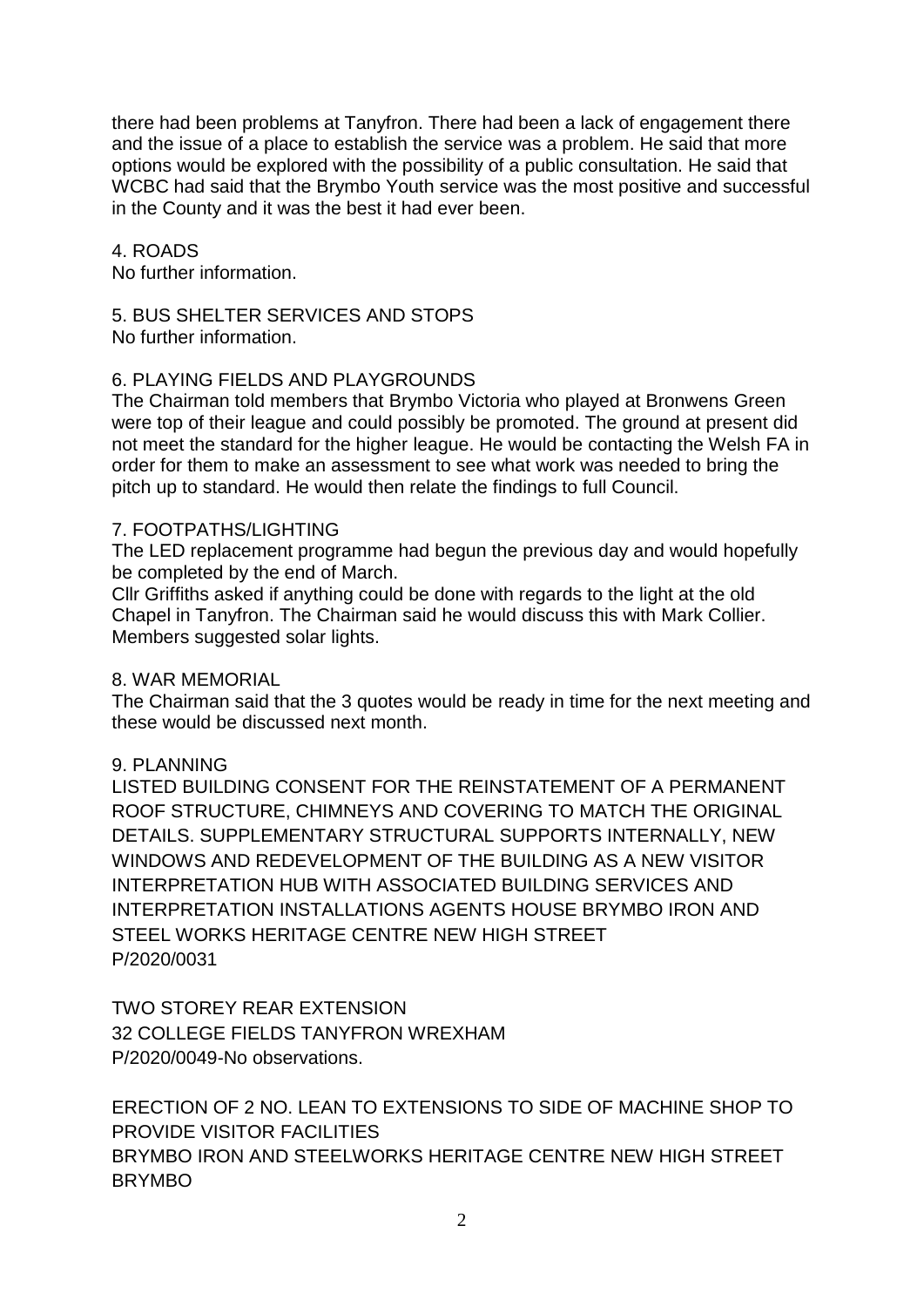P/2020/0050

CHANGE OF USE TO D2 VISITOR CENTRE TO INCLUDE RENOVATION WORKS TO THE AGENTS HOUSE AND PATTERN SHOP, CREATION OF STAGE AREAS, CIDER BREWERY AND WC FACILITIES BRYMBO IRON AND STEELWORKS HERITAGE CENTRE NEW HIGH STREET **BRYMBO** P2020/0051

GARAGE EXTENSION TO SIDE OF DWELLING 20 MILL BANK BRYMBO P/2020/0013 No observations.

APPLICATION FOR VARIATION OF CONDITIONS IMPOSED UNDER PLANNING PERMISSION CODE NO P/2016/0626CONDITION 2 - THE PERIOD WITHIN WHICH TO SUBMIT PLANS AND PARTICULARS OF THE RESERVED MATTERS TO BE EXTENDED FOR A FURTHER PERIOD OF 3 YEARSCONDITION 3 - THE PERIOD WITHIN WHICH TO COMMENCE DEVELOPMENT BE EXTENDED FOR A FURTHER PERIOD OF 3 YEARS OR BEFORE THE EXPIRY OF 1 YEAR FROM THE DATE OF THE APPROVAL OF THE LAST RESERVED MATTER WHICHEVER IS THE LATER (OUTLINE APPLICATION FOR RESIDENTIAL DEVELOPMENT) VACANT PLOT OF LAND OPPOSITE BRYN GWENFRO TANYFRON WREXHAM P2020/0059- No observations

The planning reps. agreed to make a site visit to the 3 applications for the heritage area.

## 10. VACANCIES

The notice of the vacancy for Bwlchgwyn would be placed in the noticeboards and website that week. A notice for co-option in the Vron ward would also be placed in the noticeboards and website that week. Electoral Services had contacted the Clerk to say that the Notice of Election for the remaining vacancy in the Vron ward would now need to be re-advertised as no nominations had been received.

## 11. BRIDLEWAY 57

The Chairman said that there had been an issue with the bridleway as it had been partly tarmacked and the surface was the incorrect one for horses. Cllr Steele said that it was dangerous as the horses could slip on the surface causing injury to both horse and rider. She said that there had been cases of Council's being sued over injuries in other areas. The Chairman said that WCBC had looked at it and identified work that needed to be carried out. Overgrowth needed to be cleared and trees cut. Once this had been completed the pathway would open up and be safe. WCBC had provided costings for this for £1760.00. Cllr Mathews proposed and Cllr Prince seconded that the CC make a contribution of £1760.00 from the Tanyfron Environmental Fund to cover the work.